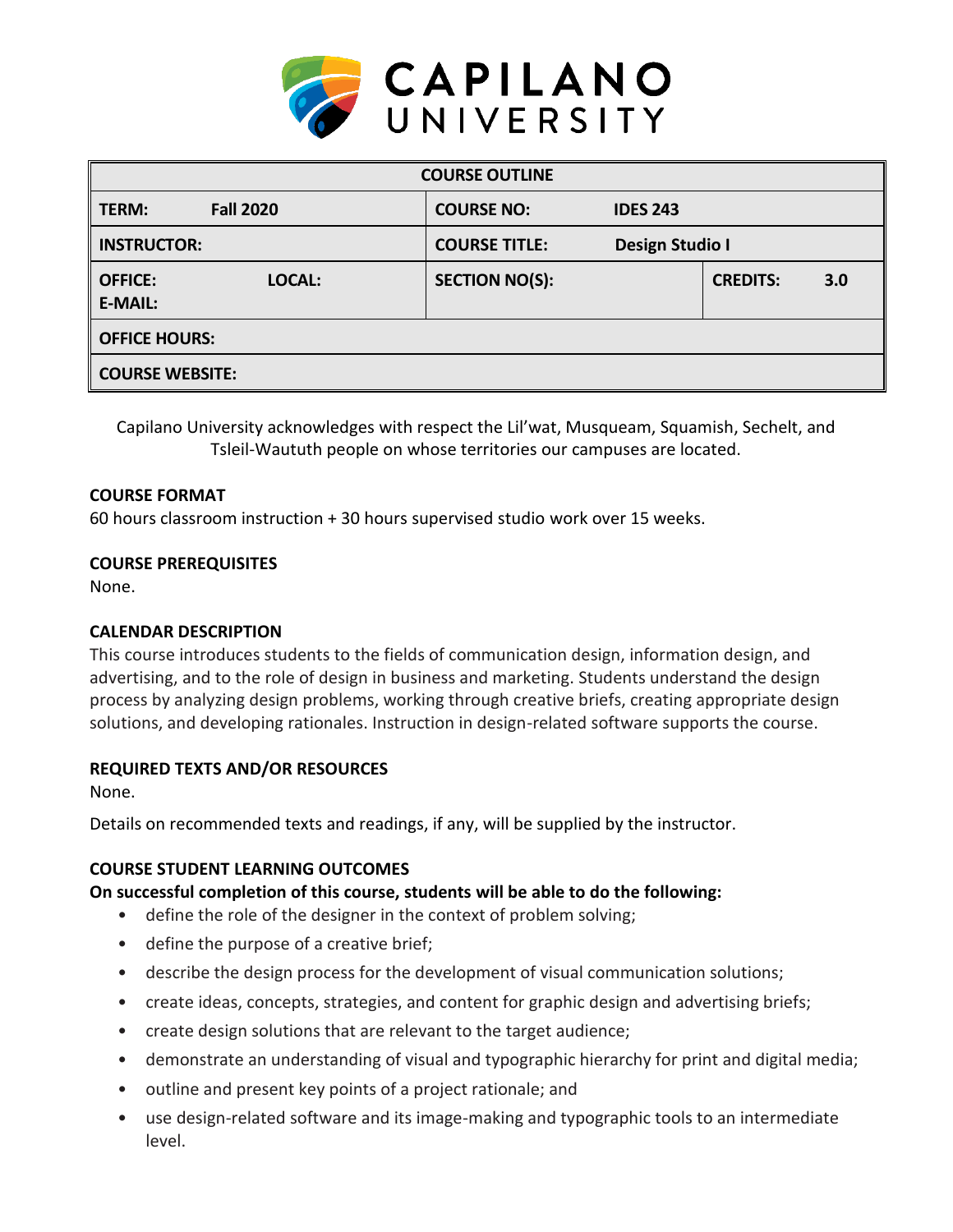# **COURSE CONTENT**

| <b>Week</b> | Content/Lecture                                                                                                                           | <b>Assignments</b>                              | <b>Due</b> |
|-------------|-------------------------------------------------------------------------------------------------------------------------------------------|-------------------------------------------------|------------|
| Week 1      | Lecture: Target audience, creative brief &<br>design rationale<br>Layouts and grids: creating page layouts                                | 1. Annual or Community<br>Report                | Week 6     |
| Week 2      | Lecture: Design process for<br>annual/community reports & corporate<br>brochures<br>General layout tips & samples                         |                                                 |            |
| Week 3      | Lecture: Introduction to information design<br>& writing design rationales.<br>Illustrator workshop<br>Workshop: Copyright with Librarian |                                                 |            |
| Week 4      | Review of incremental work with instructor<br><b>Guest Speaker: Spicers Printing Paper Basics</b><br>/ Rep TBA                            |                                                 |            |
| Week 5      | Review of incremental work with instructor<br>Field trip: Pacific Bindery                                                                 |                                                 |            |
| Week 6      | Lecture: How an ad agency works; writing a<br>brief; product campaign; package design<br>for beverages<br>Critique: Assignment 1          | 2. Beverage Packaging<br>and Brand<br>Promotion | Week 11    |
| Week 7      | Lecture: Promotional campaigns for<br>beverages<br><b>Guest Speaker: TBA</b>                                                              |                                                 |            |
| Week 8      | Lecture: Creative techniques/visual puns;<br>advertising ethics<br>Review of concepts and art direction<br>approaches                     |                                                 |            |
| Week 9      | Lectures: Experiential Marketing Campaigns<br>Guerilla & Social Engagement                                                                |                                                 |            |
| Week 10     | Review of incremental work with instructor<br>Guest Speaker: Advertising photographer                                                     |                                                 |            |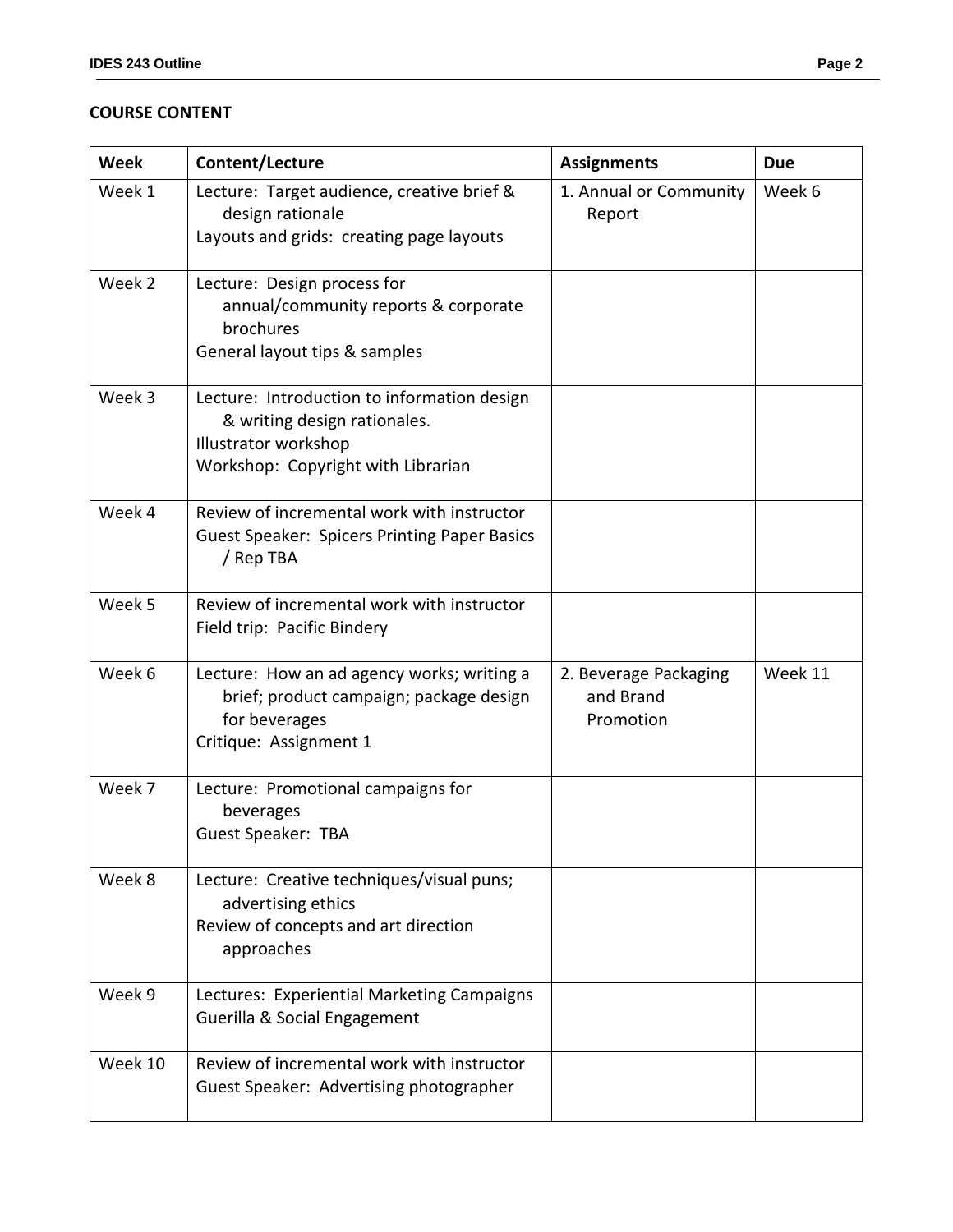| Week    | Content/Lecture                                                                                                                               | <b>Assignments</b>          | <b>Due</b> |
|---------|-----------------------------------------------------------------------------------------------------------------------------------------------|-----------------------------|------------|
| Week 11 | Lecture: Social Cause campaigns and guerilla<br>advertising<br>Critique: Assignment 2                                                         | 3. Social Cause<br>Campaign | Week 15    |
| Week 12 | Lecture: Art direction and collaboration;<br>radio & television campaign methodology<br>Guest Speaker: Social cause advertising<br>specialist |                             |            |
| Week 13 | Review of incremental work with instructor<br>Guest Speaker: Canopy: Transforming<br><b>Business for Our Planet</b>                           |                             |            |
| Week 14 | Review of incremental work with instructor                                                                                                    |                             |            |
| Week 15 | Critique: Assignment 3<br>Project review & refinement for portfolio                                                                           |                             |            |

# **EVALUATION PROFILE**

| 1. Annual/Community Report     | 25%  |
|--------------------------------|------|
| 2. Product/Service Ad Campaign | 35%  |
| 3. Social Cause Campaign       | 25%  |
| Participation                  | 15%  |
| Total                          | 100% |

#### **Participation**

Students will be evaluated on the frequency and relevance of their comments, questions, observations and discussions of weekly course content; on their active engagement in in-class assignments; on their completion of required lab hours (if any) and on their work-in-progress, at 1% per class or to a maximum of 15% of the course grade.

#### **GRADING PROFILE**

|     |               |                               | $A+ = 90-100$ $B+ = 77-79$ $C+ = 67-69$ $D = 50-59$ |             |
|-----|---------------|-------------------------------|-----------------------------------------------------|-------------|
| ' A | $= 85-89$     |                               | $  B = 73-76   C = 63-66$                           | $ F = 0-49$ |
|     | $A - = 80-84$ | $  B - = 70-72   C - = 60-62$ |                                                     |             |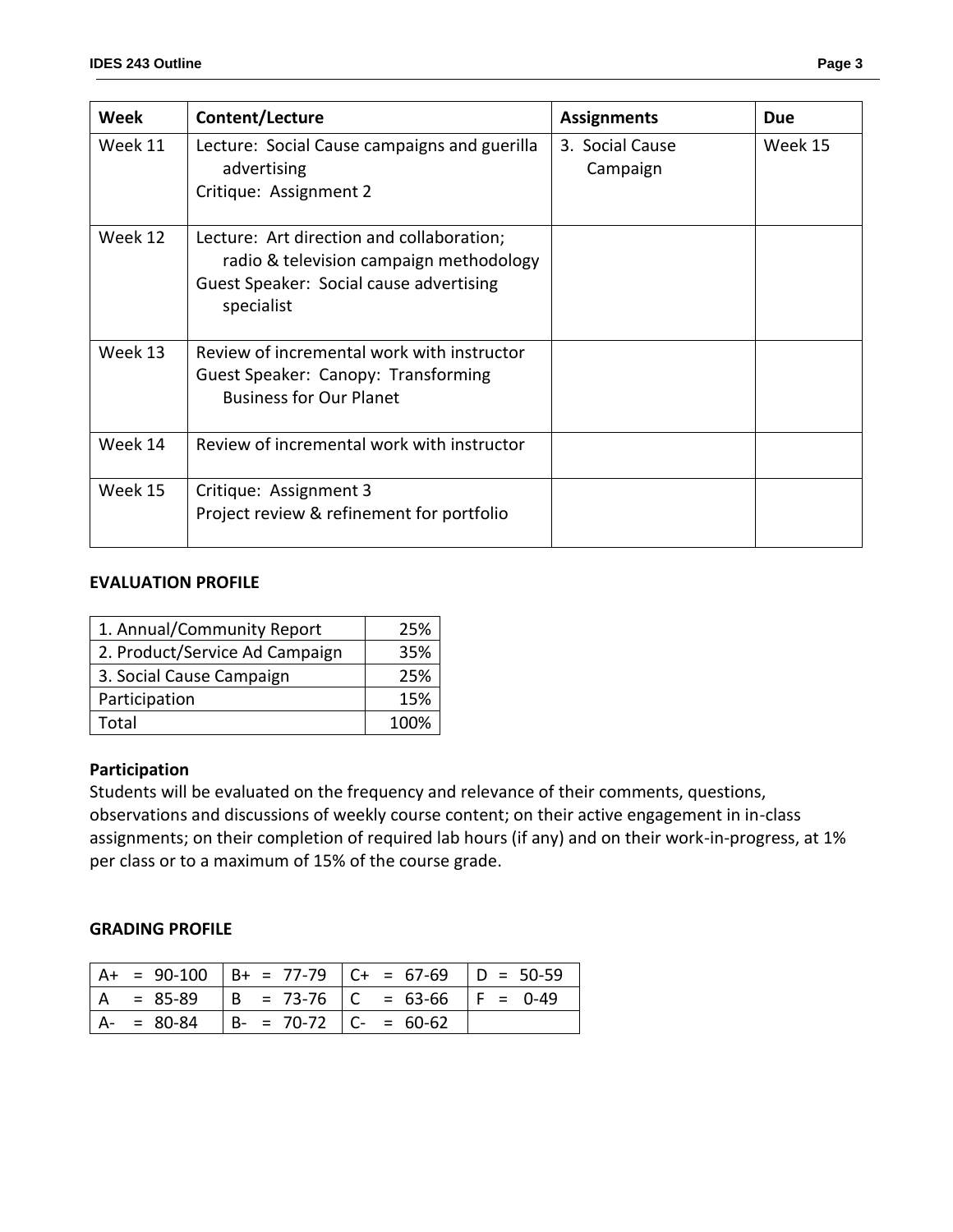# **Incomplete Grades**

Grades of Incomplete "I" are assigned only in exceptional circumstances when a student requests extra time to complete their coursework. Such agreements are made only at the request of the student, who is responsible to determine from the instructor the outstanding requirements of the course.

#### **Late Assignments**

If a course contains assignments, 20% will be deducted from the assignment grade for each period of 1 to 7 days that an assignment is late, unless prior arrangements have been made with the instructor.

# **Missed Exams/Quizzes/Tests etc.**

Missed exams, quizzes and tests (if any) will be assigned a grade of zero. Make-up exams, quizzes and tests are generally given only in medical emergencies or severe personal crises, at the discretion of the instructor.

# **Attendance**

Students are expected to attend all classes and associated activities. Students who are absent for more than three classes without the permission of the course instructor will fail the course. Students must inform the instructor and program assistant by email if a class will be missed.

# **English Usage**

Students are expected to proofread all written work for any grammatical, spelling and stylistic errors. Instructors may deduct marks for incorrect grammar and spelling in written assignments.

# **Electronic Devices**

Students may use electronic devices during class time for course-related purposes only.

# **On-line Communication**

Instructors and students should communicate using their official Capilano University addresses.

# **UNIVERSITY OPERATIONAL DETAILS**

# **Tools for Success**

Many services are available to support student success for Capilano University students. A central navigation point for all services can be found at:<https://www.capilanou.ca/student-life/>

# **Capilano University Security: download the [CapU Mobile Safety App](https://www.capilanou.ca/student-life/support--wellness/safety--security/capu-safe-app/)**

# **Policy Statement (S2009-06)**

Capilano University has policies on Academic Appeals (including appeal of final grade), Student Conduct, Academic Integrity, Academic Probation and other educational issues. These and other policies are available on the University website.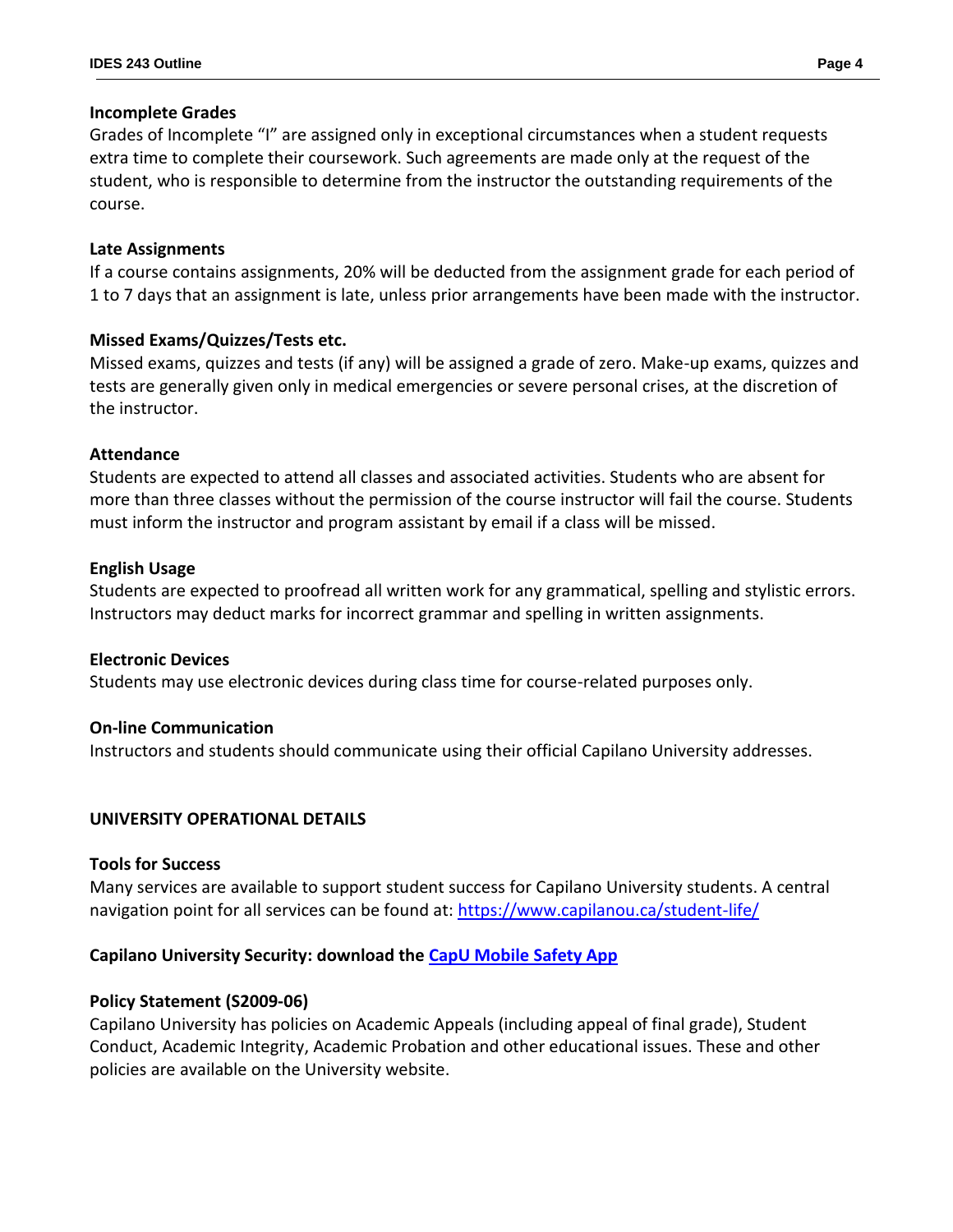# **Academic Integrity (S2017-05)**

Any instance of academic dishonesty or breach of the standards of academic integrity is serious and students will be held accountable for their actions, whether acting alone or in a group. See policy and procedures S2017-05 Academic Integrity for more information: [https://www.capilanou.ca/about](https://www.capilanou.ca/about-capu/governance/policies/)[capu/governance/policies/](https://www.capilanou.ca/about-capu/governance/policies/)

Violations of academic integrity, including dishonesty in assignments, examinations, or other academic performances, are prohibited and will be handled in accordance with the Student Academic Integrity Procedures.

**Academic dishonesty** is any act that breaches one or more of the principles of academic integrity. Acts of academic dishonesty may include but are not limited to the following types:

**Cheating**: Using or providing unauthorized aids, assistance or materials while preparing or completing assessments, or when completing practical work (in clinical, practicum, or lab settings), including but not limited to the following:

- Copying or attempting to copy the work of another during an assessment;
- Communicating work to another student during an examination;
- Using unauthorized aids, notes, or electronic devices or means during an examination;
- Unauthorized possession of an assessment or answer key; and/or,
- Submitting of a substantially similar assessment by two or more students, except in the case where such submission is specifically authorized by the instructor.

**Fraud**: Creation or use of falsified documents.

**Misuse or misrepresentation of sources**: Presenting source material in such a way as to distort its original purpose or implication(s); misattributing words, ideas, etc. to someone other than the original source; misrepresenting or manipulating research findings or data; and/or suppressing aspects of findings or data in order to present conclusions in a light other than the research, taken as a whole, would support.

**Plagiarism**: Presenting or submitting, as one's own work, the research, words, ideas, artistic imagery, arguments, calculations, illustrations, or diagrams of another person or persons without explicit or accurate citation or credit.

**Self-Plagiarism**: Submitting one's own work for credit in more than one course without the permission of the instructors, or re-submitting work, in whole or in part, for which credit has already been granted without permission of the instructors.